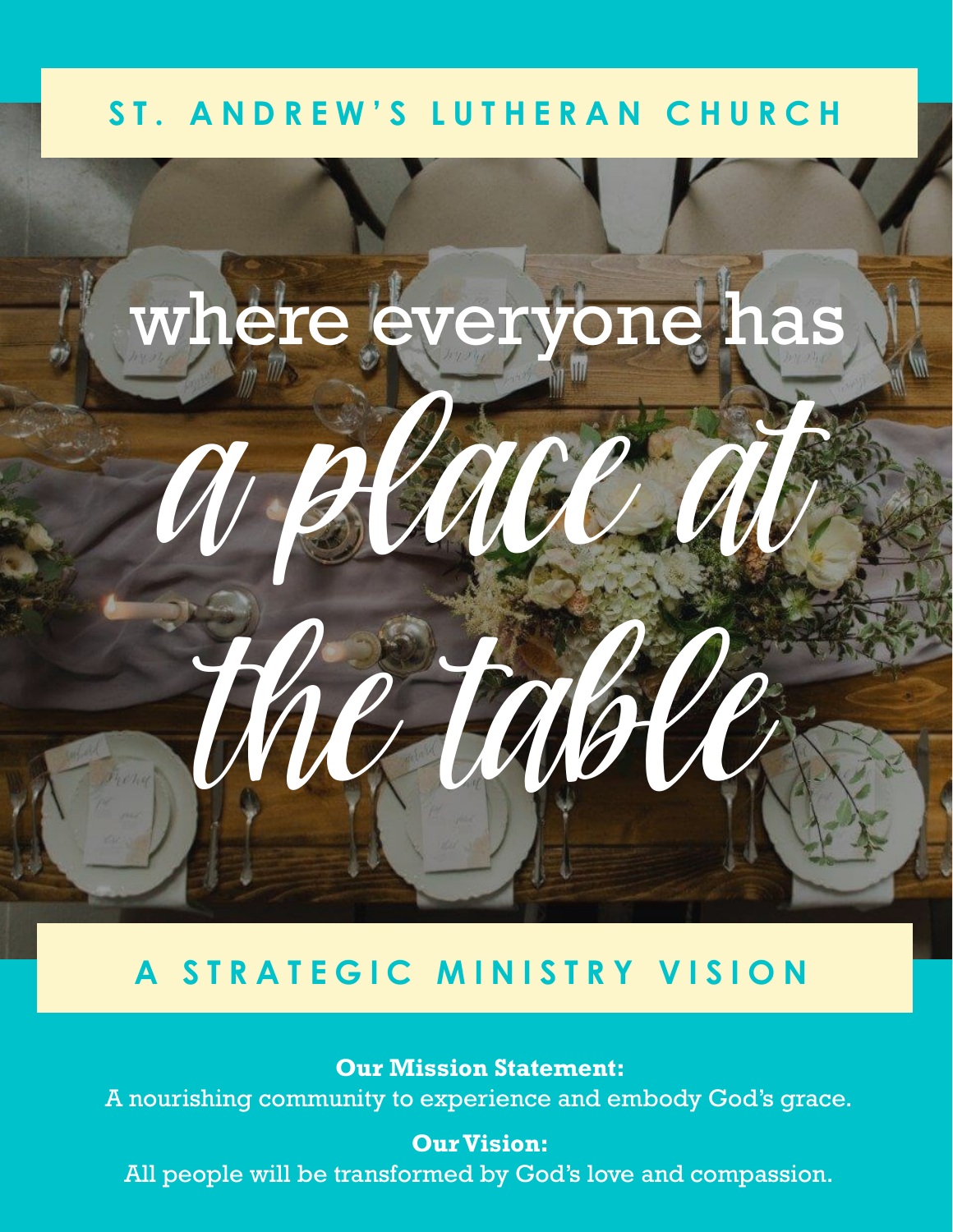## Our Goals:

#### **WORSHIP, CARE, FAITH PRACTICE, AND COMMUNITY ENGAGEMENT:**

The worship of the transcendent and living God is what binds people of faith as one and is the primary and critical practice that shapes the community of St. Andrew's Lutheran. Building on the present worship and program experience we seek to engage 75% of the worshipping community into deeper faith practice and welcome 100 first time, in person worshippers by December 31, 2023.

- 1. Maintain the priority of quality worship
	- a. Encourage further creativity and lay involvement in worship including an increase in the use of the visual arts.
	- b. Experiment at least twice a year with new elements in worship.
- 2. Launch a permanent weekly virtual worship experience beginning January 1, 2021 (or earlier).
	- a. With the help of the Worship Team and council articulate the purpose and target audience.
	- b. Identify yearly intern/student from USC or elsewhere that would be hired to film and edit.
	- c. Research and purchase necessary equipment, including lighting.
- 3. Communicate welcome to worship to the Columbia community.
	- a. Signage.
	- b. Complete necessary renovations, specifically addressing HVAC and the Narthex.
	- c. Create a task force to research and implement ways the outside area of the church could invite and engage people from the community, such as an improved playground, murals, sculpture, community gardens, and more.
- 4. Create connections for all.
	- a. Engage half of all the worshipping community and membership in a small group ministry.
		- i. Identify those who are already so connected in such groups as Lutheran Men, WELCA, Sunday School, Bible Study, Choir, etc.
		- ii. Develop strategies with those groups to increase visibility.
		- iii. Explore new small group opportunities.
	- b. Investigate and implement a caring ministry such as Stephen Ministries in 2021.
	- c. Explore virtual learning opportunities.
		- i. Determine which virtual connections, learning ministries, should be continued.
		- ii. Determine technical needs to allow for increased virtual capacity.
		- iii. Increase Lay Communion ministry from once a quarter to monthly.
- 5. Launch a communication and engagement plan for worship attendance and virtual engagement as well as the first-time worshipper goal.

#### **SOCIAL MINISTRY:**

Recognizing the strong history and passion of St. Andrew's to love our neighbors as God has called us to love, as well as the realization that no one church can complete all tasks: Create and live into a specific social ministry identity by December 31, 2022.

- 1. Develop a task group to determine the needs of the larger Columbia area and the passions of the people of St. Andrew's that would encourage the greatest commitment.
	- a. Survey the church community and community leaders.
	- b. Determine what others in our area are already doing.
	- c. Once a direction is chosen to evaluate present ministries that may be phased out or changed to align with the proposed goal.
	- d. Create new opportunities to minister in ways to meet this goal.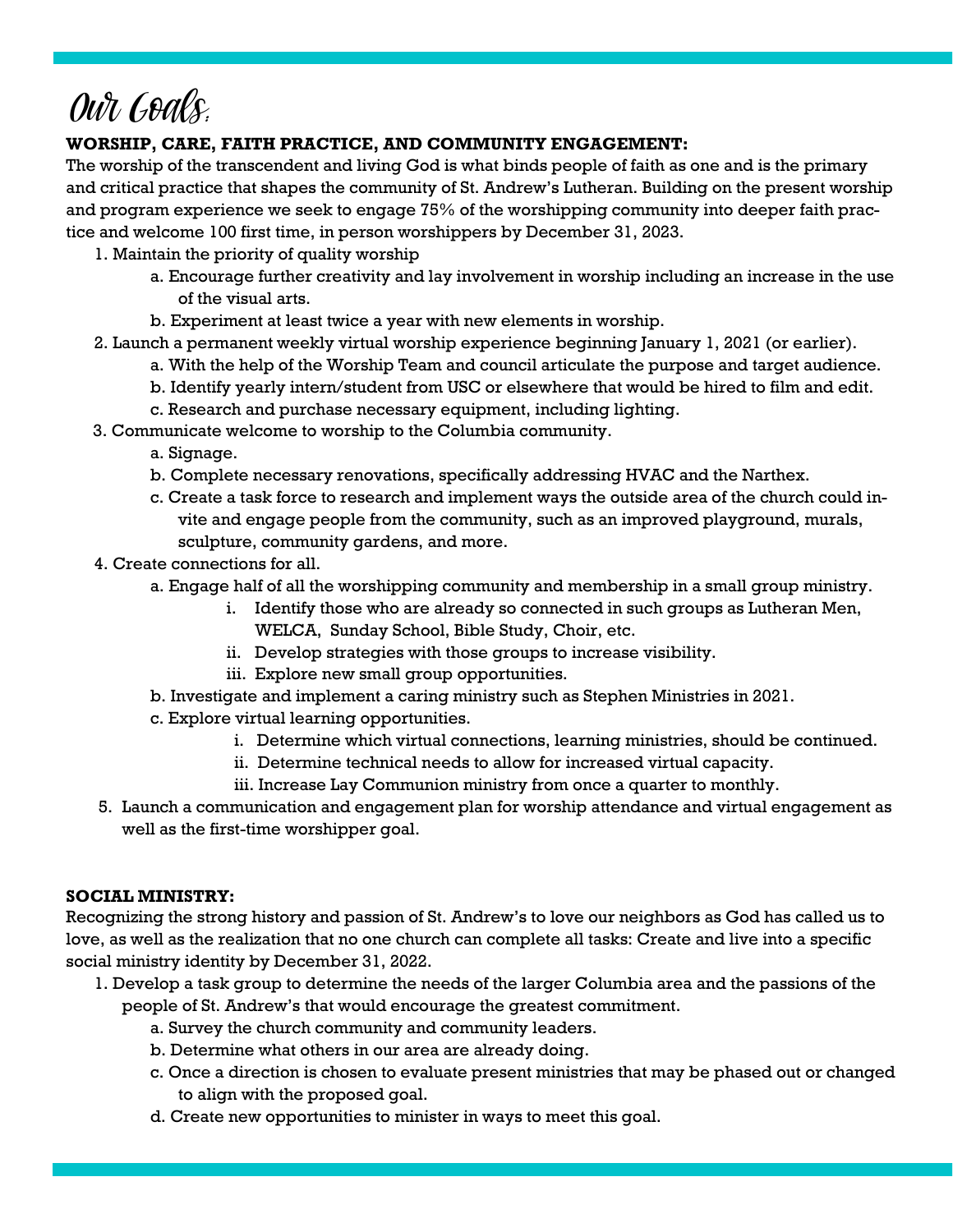- 2. Develop a disaster response plan for how St. Andrew's will respond in times of local disaster or critical need.
- 3. Embrace Stewardship of Creation on campus.
	- a. Establish leadership for this goal.
	- b. Develop a Lutherans Restoring Creation Team [\(www.lutheranrestoringcreation.org\)](http://www.lutheranrestoringcraetion.org).
	- c. Educate the congregation and all Teams in ways they can contribute.
	- d. Develop property inside and out, in ways that encourage creation care.

#### **CREATE A CULTURE OF GENEROSITY THAT FULLY FUNDS MINISTRY AND CARE OF FACILITY by December, 2023:**

- 1. Develop an annual fund/ministry plan that fully funds current ministry and sets aside money for facility care.
	- i. Enroll in Stewardship for All Seasons and continue in program for three years.
	- ii. Council and Stewardship team to read Abundance.
	- iii. Determine annual depreciation and begin setting this money aside by December 31, 2021.
		- 1. Likely \$50k per year.
		- 2. If needed, launch a capital campaign in 2022 or 2023 to fully update the facility so that depreciation in the annual fund (and eventually endowment earnings) maintain the facility in excellent condition (includes all bathrooms and classrooms).
- 2. Conduct a special gift appeal to cover the cost of HVAC, Narthex renovation, and seed money for depreciation until the annual set aside amount covers the annual need, to be launched in 2021.
- 3. Establish gift acceptance policies for end of life gifts that include.
	- i. Funding the Cemetery Fund until it reaches \$300,000 (2020 dollar value—index for inflation until that number is reached).
	- ii. Building a facility care endowment so that refurbishment can ultimately be split between the annual fund and endowment proceeds.
	- iii. A ministry endowment to care for outreach and other ministry programs.
- 4. Launch a planned giving program that will have 45 expectancies by December 31, 2023.
	- i. Create a legacy society.
	- ii. Tell stories of endowment gifts monthly.
	- iii. Each council member to indicate an expectancy to the endowment by December 31, 2020
	- iv. Include as part of the special gift appeal an invitation to provide an estate gift.
	- v. Begin twice annual legacy seminars with the ELCA Foundation rep and a local attorney beginning in Fall, 2020.
	- vi. Create an emergency outreach fund with \$100,000 that will fund emergencies and natural disasters. To be fully funded by December 31, 2022.